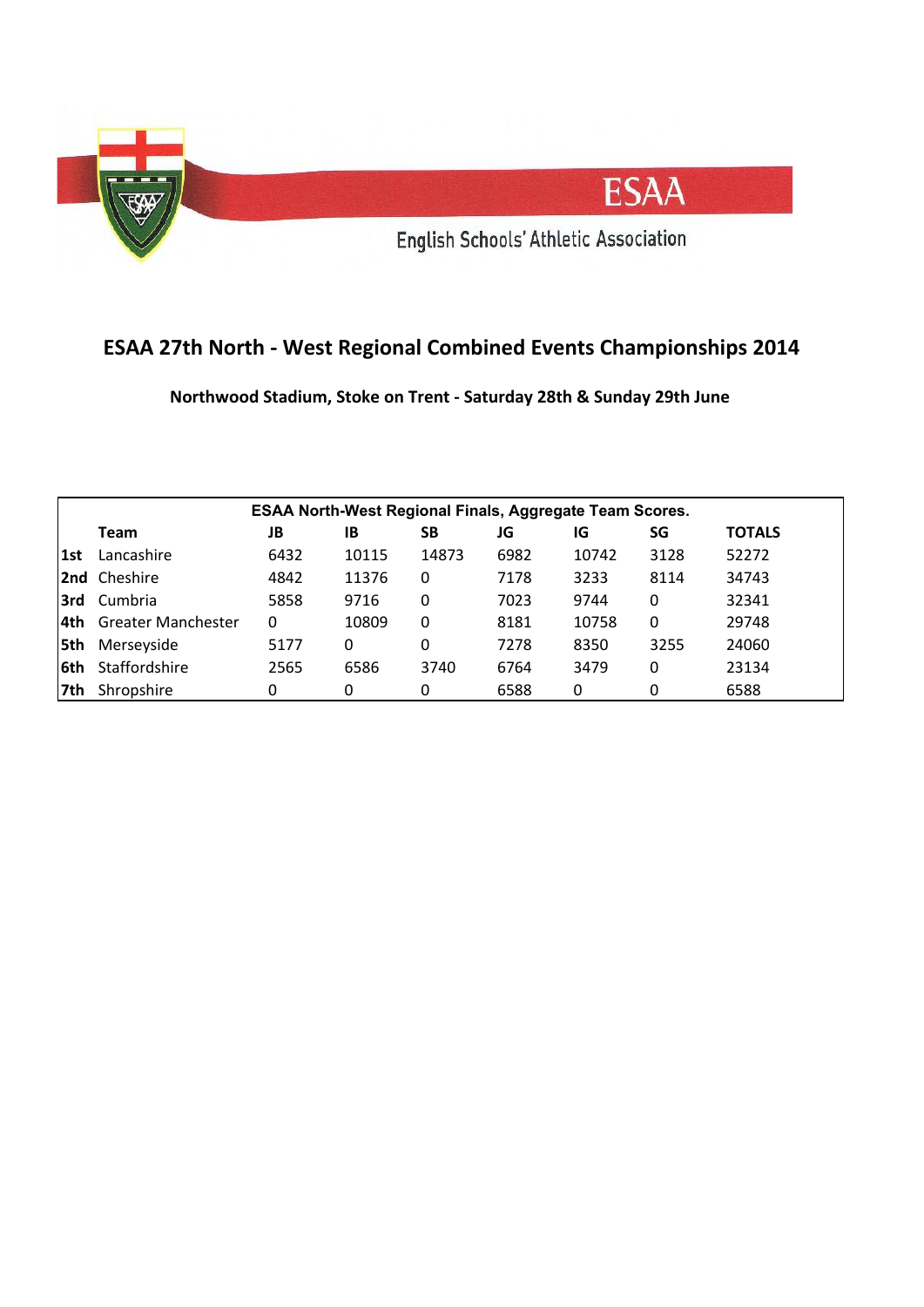#### **Senior Boys Decathlon**

Hand timing

| Pos          | No: Name<br>Progression                                    | Team<br>Score  | 100<br>points<br>total | $\mathsf{L}$<br>points<br>total | <b>SHOT</b><br>points<br>total | HJ<br>points<br>total | 400<br>points<br>total | 110H<br>points<br>total | <b>DISC</b><br>points<br>total | PV<br>points<br>total | JAV<br>points<br>total | 1500<br>points<br>total |
|--------------|------------------------------------------------------------|----------------|------------------------|---------------------------------|--------------------------------|-----------------------|------------------------|-------------------------|--------------------------------|-----------------------|------------------------|-------------------------|
| 1            | 15: Luke Farnworth<br>1-1-1-1-1-1-1-1-1-1-1                | Lancs<br>5467  | 11.9<br>624<br>624     | 6.12<br>613<br>1237             | 10.64<br>524<br>1761           | 1.74<br>577<br>2338   | 53.2<br>667<br>3005    | 16.3<br>673<br>3678     | 24.51<br>358<br>4036           | 3.20<br>406<br>4442   | 38.13<br>415<br>4857   | 4:51.5<br>610<br>5467   |
| $\mathbf{2}$ | 16: Joseph Pearse<br>$2 - 3 - 3 - 2 - 2 - 2 - 2 - 2 - 2$   | Lancs<br>5212  | 12.2<br>567<br>567     | 5.77<br>537<br>1104             | 8.78<br>413<br>1517            | 1.86<br>679<br>2196   | 54.0<br>634<br>2830    | 15.9<br>717<br>3547     | 25.90<br>384<br>3931           | 3.10<br>381<br>4312   | 33.75<br>352<br>4664   | 5:02.0<br>548<br>5212   |
| 3            | 13: Ben Aspinall<br>$3 - 2 - 2 - 3 - 3 - 3 - 3 - 3 - 3$    | Lancs<br>4194  | 12.2<br>567<br>567     | 6.05<br>597<br>1164             | 7.85<br>357<br>1521            | 1.68<br>528<br>2049   | 57.8<br>486<br>2535    | 17.3<br>569<br>3104     | 18.16<br>238<br>3342           | 2.50<br>242<br>3584   | 26.33<br>248<br>3832   | 5:37.7<br>362<br>4194   |
| 4            | 25: Tom Baskeyfield<br>$4 - 4 - 4 - 4 - 4 - 4 - 4 - 4 - 4$ | Staffs<br>3740 | 12.5<br>513<br>513     | 4.56<br>301<br>814              | 10.15<br>495<br>1309           | 1.65<br>504<br>1813   | 70.2<br>131<br>944     | 17.0<br>599<br>2543     | 30.34<br>471<br>3014           | 3.30<br>431<br>3445   | 29.69<br>295<br>3740   | <b>DNF</b><br>3740      |
| 5            | 14: Jacob Boyle<br>5-5-5-5-5-5-5-5-5-5                     | Lancs<br>2937  | 13.8<br>307<br>307     | 4.79<br>343<br>650              | 5.30<br>208<br>858             | 1.35<br>283<br>1141   | 58.7<br>454<br>1595    | 23.1<br>134<br>1729     | 13.36<br>151<br>1880           | 1.80<br>103<br>1983   | 22.96<br>201<br>2184   | 4:28.7<br>753<br>2937   |

#### **Senior Boys Decathlon Team Result**

**1: 14873 pts Lancs**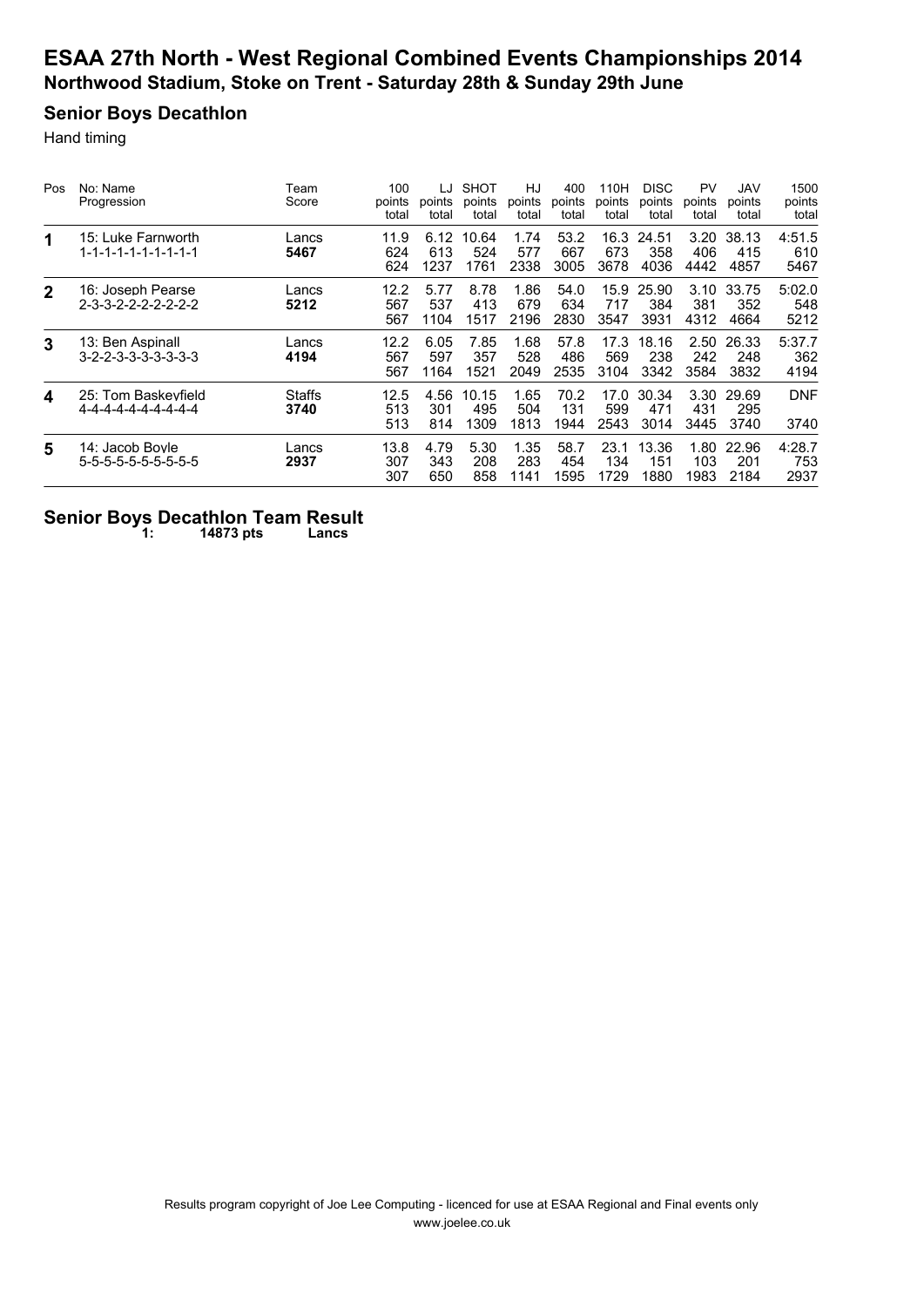#### **Senior Girls Heptathlon**

Hand timing

| Pos          | No: Name<br>Progression                           | Team<br>Score  | 100H<br>points<br>total | HJ<br>points<br>total | <b>SHOT</b><br>points<br>total | 200<br>points<br>total | LJ<br>points<br>total | <b>JAV</b><br>points<br>total | 800<br>points<br>total |
|--------------|---------------------------------------------------|----------------|-------------------------|-----------------------|--------------------------------|------------------------|-----------------------|-------------------------------|------------------------|
| 1            | 1: Olivia Montez-Brown<br>$1 - 1 - 1 - 1 - 1 - 1$ | Chesh<br>4322  | 15.4<br>759<br>759      | 1.53<br>655<br>1414   | 9.10<br>471<br>1885            | 26.9<br>700<br>2585    | 5.43<br>680<br>3265   | 28.99<br>457<br>3722          | 2:37.7<br>600<br>4322  |
| $\mathbf{2}$ | 2: Sophie Quinn<br>$2 - 3 - 3 - 2 - 2 - 2$        | Chesh<br>3792  | 16.0<br>685<br>685      | 1.41<br>523<br>1208   | 7.91<br>394<br>1602            | 26.4<br>742<br>2344    | 4.93<br>540<br>2884   | 23.35<br>351<br>3235          | 2:41.4<br>557<br>3792  |
| 3            | 17: Eimear Corr<br>$4 - 2 - 2 - 3 - 3 - 3 - 3$    | Mersey<br>3255 | 17.2<br>548<br>548      | 1.65<br>795<br>1343   | 6.37<br>295<br>1638            | 29.4<br>508<br>2146    | 4.41<br>406<br>2552   | 9.31<br>94<br>2646            | 2:36.9<br>609<br>3255  |
| 4            | 13: Roxanne Oliver<br>$3 - 4 - 4 - 4 - 4 - 4$     | Lancs<br>3128  | 16.6<br>615<br>615      | 1.41<br>523<br>1138   | 6.98<br>334<br>1472            | 27.4<br>659<br>2131    | 4.25<br>367<br>2498   | 8.93<br>87<br>2585            | 2:42.6<br>543<br>3128  |

#### **Senior Girls Heptathlon Team Result**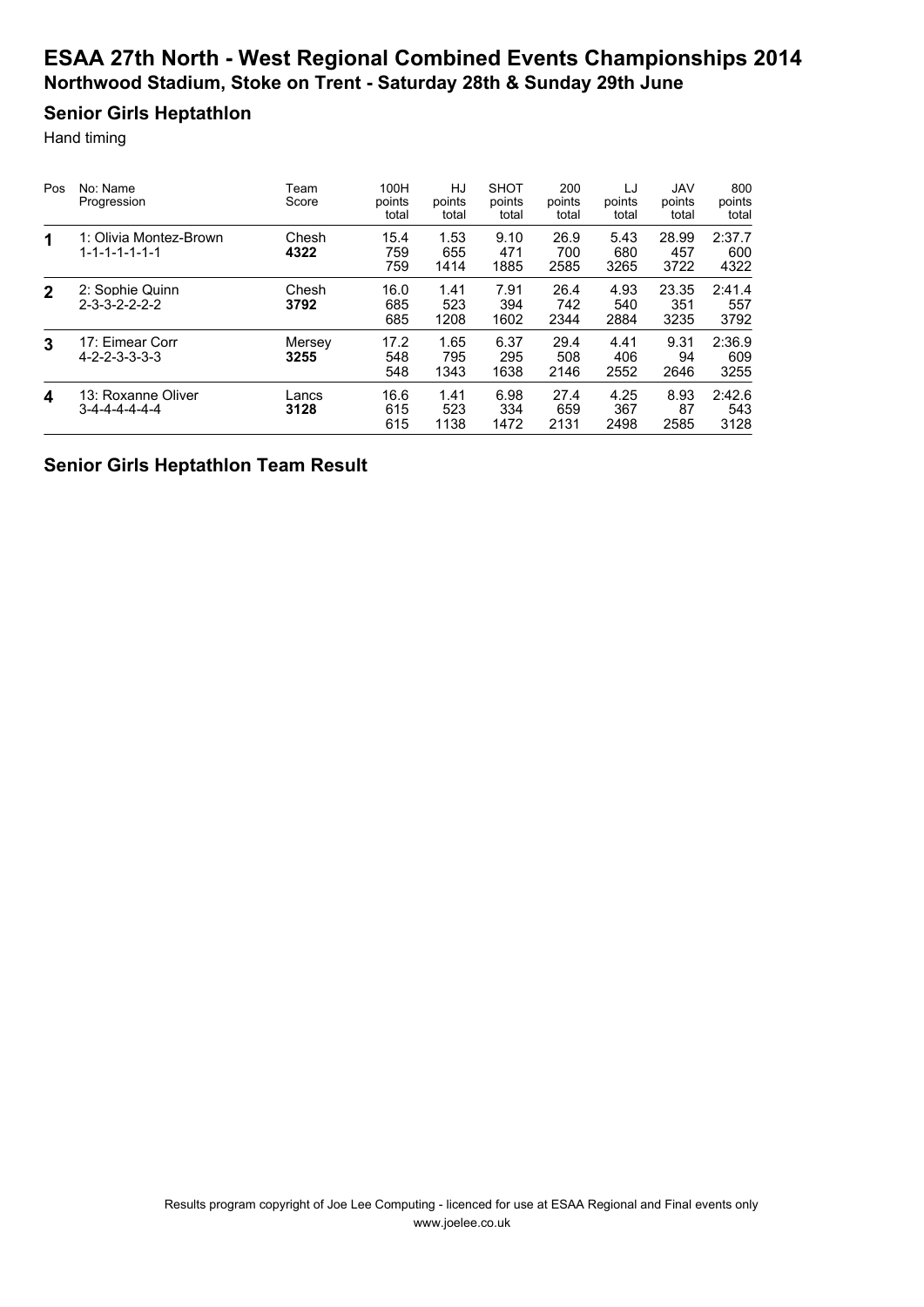### **Intermediate Boys Octathlon**

| Pos            | No: Name<br>Progression                           | Team<br>Score         | LJ<br>points<br>total | <b>DISC</b><br>points<br>total | JAV<br>points<br>total | 400<br>points<br>total | 100H<br>points<br>total | HJ<br>points<br>total | <b>SHOT</b><br>points<br>total | 1500<br>points<br>total |
|----------------|---------------------------------------------------|-----------------------|-----------------------|--------------------------------|------------------------|------------------------|-------------------------|-----------------------|--------------------------------|-------------------------|
| 1              | 3: James McMahon<br>$1 - 1 - 3 - 1 - 1 - 1 - 1$   | Chesh<br>4148         | 6.07<br>602<br>602    | 25.80<br>383<br>985            | 35.13<br>372<br>1357   | 54.7<br>605<br>1962    | 14.6<br>708<br>2670     | 1.62<br>480<br>3150   | 10.66<br>525<br>3675           | 5:15.6<br>473<br>4148   |
| $\overline{2}$ | 11: Joe Partington<br>$5 - 4 - 4 - 2 - 4 - 4 - 2$ | GtrMan<br>3789        | 5.11<br>404<br>404    | 28.69<br>439<br>843            | 41.56<br>465<br>1308   | 55.2<br>585<br>1893    | 17.2<br>455<br>2348     | 1.59<br>457<br>2805   | 9.37<br>448<br>3253            | 5:04.2<br>536<br>3789   |
| 3              | 9: William Aldred<br>$9 - 7 - 6 - 5 - 2 - 2 - 3$  | GtrMan<br>3758        | 5.02<br>386<br>386    | 23.20<br>333<br>719            | 30.97<br>313<br>1032   | 54.6<br>609<br>1641    | 13.9<br>785<br>2426     | 1.65<br>504<br>2930   | 9.88<br>478<br>3408            | 5:40.3<br>350<br>3758   |
| 4              | 1: Louis Greenwood<br>$11-3-2-3-3-3-3-4$          | Chesh<br>3684         | 4.90<br>363<br>363    | 35.49<br>574<br>937            | 50.98<br>603<br>1540   | 62.0<br>343<br>1883    | 16.3<br>537<br>2420     | 1.50<br>389<br>2809   | 10.66<br>525<br>3334           | 5:40.2<br>350<br>3684   |
| 5              | 13: Jordan Darr<br>2-5-10-6-5-6-7-5               | Lancs<br>3642         | 5.62<br>506<br>506    | 20.77<br>287<br>793            | 21.17<br>177<br>970    | 53.7<br>646<br>1616    | 15.8<br>585<br>2201     | 1.56<br>434<br>2635   | 7.95<br>363<br>2998            | 4:45.9<br>644<br>3642   |
| 6              | 2: Harry Lord<br>3-2-1-4-6-5-5-6                  | Chesh<br>3544         | 5.56<br>494<br>494    | 31.06<br>485<br>979            | 49.70<br>584<br>1563   | 70.8<br>119<br>1682    | 16.6<br>509<br>2191     | 1.59<br>457<br>2648   | 10.73<br>530<br>3178           | 5:36.8<br>366<br>3544   |
| 7              | 25: Aaron Bedson<br>12-11-8-8-10-9-9-7            | <b>Staffs</b><br>3409 | 4.88<br>360<br>360    | 21.66<br>303<br>663            | 31.13<br>315<br>978    | 56.3<br>542<br>1520    | 16.8<br>491<br>2011     | 1.53<br>411<br>2422   | 8.08<br>371<br>2793            | 4:50.5<br>616<br>3409   |
| 8              | 8: Scott Wilson<br>18-13-11-9-13-13-13-8          | Cumb<br>3397          | 4.33<br>261<br>261    | 22.75<br>324<br>585            | 33.74<br>352<br>937    | 56.0<br>554<br>1491    | 19.2<br>296<br>1787     | 1.50<br>389<br>2176   | 9.16<br>435<br>2611            | 4:23.7<br>786<br>3397   |
| 9              | 15: Ben Milnes<br>7-9-5-7-7-7-6-9                 | Lancs<br>3358         | 5.05<br>392<br>392    | 22.42<br>318<br>710            | 34.55<br>364<br>1074   | 58.2<br>471<br>1545    | 15.8<br>585<br>2130     | 1.65<br>504<br>2634   | 8.98<br>425<br>3059            | 5:51.6<br>299<br>3358   |
| 10             | 6: Keenan Foster<br>17-15-14-14-11-11-10-10       | Cumb<br>3304          | 4.55<br>299<br>299    | 19.36<br>260<br>559            | 24.19<br>218<br>777    | 55.7<br>565<br>1342    | 15.5<br>615<br>1957     | 1.50<br>389<br>2346   | 8.92<br>421<br>2767            | 5:04.0<br>537<br>3304   |
| 11             | 10: Ehis Ilozobhie<br>4-10-9-12-8-8-8-11          | GtrMan<br>3262        | 5.26<br>433<br>433    | 18.69<br>248<br>681            | 29.81<br>297<br>978    | 60.0<br>408<br>1386    | 14.9<br>676<br>2062     | 1.53<br>411<br>2473   | 10.48<br>515<br>2988           | 5:57.6<br>274<br>3262   |
| 12             | 27: Dominic Greaory<br>13-12-13-13-9-10-11-12     | <b>Staffs</b><br>3177 | 4.85<br>354<br>354    | 19.72<br>267<br>621            | 22.73<br>198<br>819    | 55.7<br>565<br>1384    | 15.2<br>645<br>2029     | 1.47<br>367<br>2396   | 7.48<br>336<br>2732            | 5:21.0<br>445<br>3177   |
| 13             | 16: William Moynihan<br>10-8-12-11-15-15-15-13    | Lancs<br>3115         | 4.98<br>378<br>378    | 23.56<br>339<br>717            | 21.82<br>186<br>903    | 57.0<br>516<br>1419    | 19.3<br>289<br>1708     | 1.44<br>345<br>2053   | 8.22<br>379<br>2432            | 4:39.6<br>683<br>3115   |
| 14             | 14: Ellis Farnworth<br>6-6-7-10-12-12-12-14       | Lancs<br>3083         | 5.10<br>402<br>402    | 22.56<br>320<br>722            | 29.23<br>288<br>1010   | 59.8<br>415<br>1425    | 17.1<br>464<br>1889     | 1.44<br>345<br>2234   | 8.78<br>413<br>2647            | 5:22.7<br>436<br>3083   |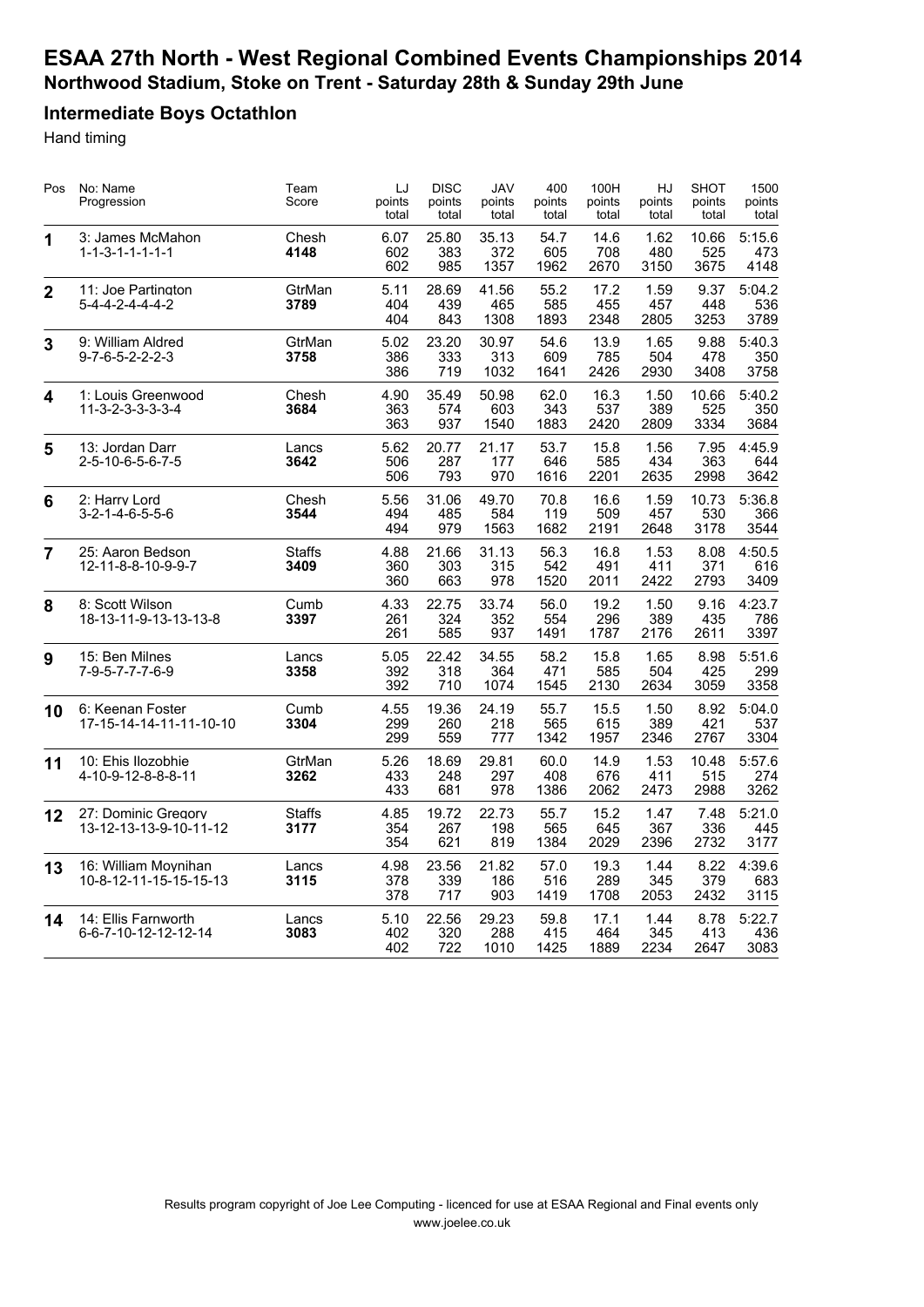### **Intermediate Boys Octathlon**

Hand timing

| Pos            | No: Name<br>Progression                            | Team<br>Score      | LJ<br>points<br>total | <b>DISC</b><br>points<br>total | JAV<br>points<br>total | 400<br>points<br>total | 100H<br>points<br>total | HJ<br>points<br>total | <b>SHOT</b><br>points<br>total | 1500<br>points<br>total |
|----------------|----------------------------------------------------|--------------------|-----------------------|--------------------------------|------------------------|------------------------|-------------------------|-----------------------|--------------------------------|-------------------------|
| 15             | 5: Will Barnes<br>8-14-15-15-14-14-14-15           | Cumb<br>3015       | 5.04<br>390<br>390    | 15.69<br>192<br>582            | 21.60<br>183<br>765    | 57.9<br>482<br>1247    | 17.1<br>464<br>1711     | 1.59<br>457<br>2168   | 8.70<br>408<br>2576            | 5:22.1<br>439<br>3015   |
| 16             | 7: Patrick Noutch<br>14-16-17-16-17-17-17-16       | Cumb<br>2775       | 4.83<br>350<br>350    | 14.83<br>177<br>527            | 14.60<br>90<br>617     | 56.6<br>531<br>1148    | 18.8<br>325<br>1473     | 1.38<br>303<br>1776   | 8.11<br>373<br>2149            | 4:48.8<br>626<br>2775   |
| 17             | 4: Cameron Smith<br>15-17-16-17-16-16-16-17        | Chesh<br>2530      | 4.78<br>341<br>341    | 14.10<br>164<br>505            | 22.52<br>195<br>700    | 61.2<br>369<br>1069    | 16.9<br>482<br>1551     | 1.47<br>367<br>1918   | 7.66<br>346<br>2264            | 5:59.5<br>266<br>2530   |
| $\blacksquare$ | 26: Nicholas Greenhalgh<br>$16-18-18-18$ --------- | <b>Staffs</b><br>0 | 4.67<br>321<br>321    | 11.58<br>119<br>440            | 13.68<br>78<br>518     | 57.6<br>493<br>1011    | <b>DNS</b><br>1011      | <b>DNS</b><br>1011    | <b>DNS</b><br>1011             | <b>DNS</b><br>1011      |

#### **Intermediate Boys Octathlon Team Result**

| 11376 pts | Chesh         |
|-----------|---------------|
| 10809 pts | <b>GtrMan</b> |
| 10115 pts | Lancs         |
| 9716 pts  | Cumb          |
| 6586 pts  | <b>Staffs</b> |
|           |               |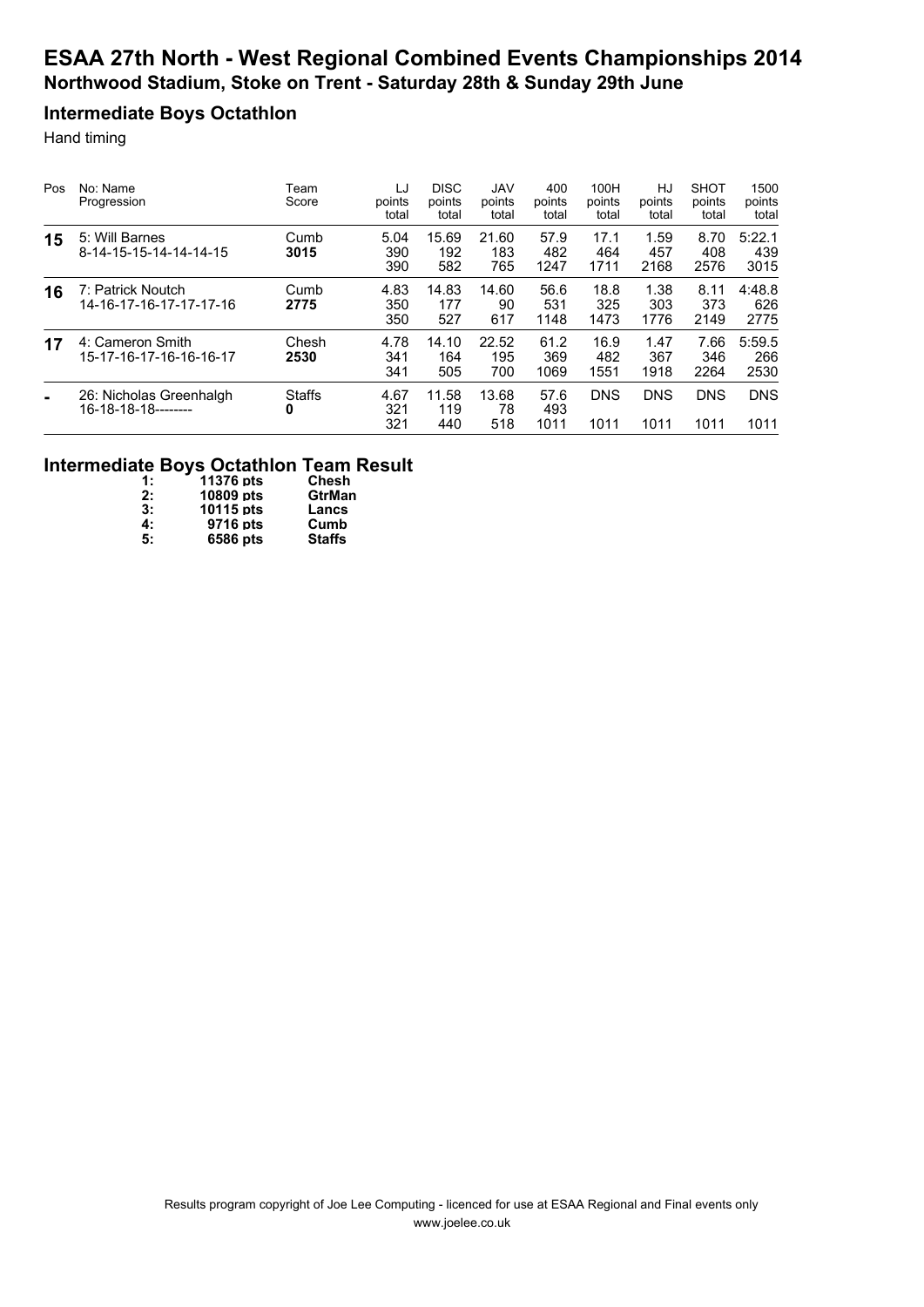### **Intermediate Girls Heptathlon**

| Pos            | No: Name<br>Progression                           | Team<br>Score         | 80H<br>points<br>total | HJ<br>points<br>total | <b>SHOT</b><br>points<br>total | 200<br>points<br>total | LJ<br>points<br>total | <b>JAV</b><br>points<br>total | 800<br>points<br>total |
|----------------|---------------------------------------------------|-----------------------|------------------------|-----------------------|--------------------------------|------------------------|-----------------------|-------------------------------|------------------------|
| 1              | 17: Anna Rowe<br>$1 - 1 - 1 - 1 - 1 - 1$          | Mersey<br>4795        | 12.2<br>773<br>773     | 1.56<br>689<br>1462   | 11.01<br>596<br>2058           | 25.4<br>829<br>2887    | 5.25<br>628<br>3515   | 28.06<br>440<br>3955          | 2:18.8<br>840<br>4795  |
| $\overline{2}$ | 10: J'Nae Ward<br>$3 - 3 - 2 - 2 - 2 - 2$         | GtrMan<br>4193        | 12.7<br>710<br>710     | 1.56<br>689<br>1399   | 10.47<br>560<br>1959           | 26.9<br>700<br>2659    | 5.14<br>598<br>3257   | 24.52<br>373<br>3630          | 2:40.9<br>563<br>4193  |
| 3              | 8: Ella Telford<br>$5 - 2 - 3 - 3 - 3 - 3$        | Cumb<br>4136          | 12.8<br>698<br>698     | 1.59<br>724<br>1422   | 9.91<br>524<br>1946            | 27.9<br>620<br>2566    | 5.02<br>565<br>3131   | 27.27<br>425<br>3556          | 2:39.4<br>580<br>4136  |
| 4              | 13: Annie Bradshaw<br>$9 - 8 - 8 - 6 - 8 - 5 - 4$ | Lancs<br>3782         | 13.4<br>630<br>630     | 1.50<br>621<br>1251   | 7.48<br>366<br>1617            | 27.3<br>668<br>2285    | 4.45<br>416<br>2701   | 20.12<br>291<br>2992          | 2:22.5<br>790<br>3782  |
| 5              | 16: Jessica Swannack<br>$8-9-10-7-4-4-5$          | Lancs<br>3632         | 13.3<br>641<br>641     | 1.44<br>555<br>1196   | 7.68<br>379<br>1575            | 27.1<br>684<br>2259    | 4.84<br>516<br>2775   | 17.51<br>243<br>3018          | 2:36.5<br>614<br>3632  |
| 6              | 18: Sara Watterson<br>7-6-6-5-6-7-6               | Mersey<br>3555        | 13.1<br>663<br>663     | 1.50<br>621<br>1284   | 7.86<br>390<br>1674            | 27.9<br>620<br>2294    | 4.50<br>428<br>2722   | 16.84<br>230<br>2952          | 2:37.4<br>603<br>3555  |
| $\overline{7}$ | 25: Chloe Burns<br>2-4-5-4-5-6-7                  | <b>Staffs</b><br>3479 | 12.5<br>734<br>734     | 1.47<br>588<br>1322   | 7.47<br>365<br>1687            | 27.7<br>636<br>2323    | 4.43<br>411<br>2734   | 16.42<br>223<br>2957          | 2:44.5<br>522<br>3479  |
| 8              | 11: Sophie Williams<br>10-10-9-10-9-9-8           | GtrMan<br>3467        | 13.5<br>620<br>620     | 1.41<br>523<br>1143   | 8.53<br>434<br>1577            | 28.6<br>566<br>2143    | 4.75<br>492<br>2635   | 19.16<br>273<br>2908          | 2:41.2<br>559<br>3467  |
| 9              | 15: Polly Pearse<br>12-5-7-9-10-10-9              | Lancs<br>3328         | 13.7<br>599<br>599     | 1.56<br>689<br>1288   | 7.58<br>372<br>1660            | 29.3<br>515<br>2175    | 4.62<br>459<br>2634   | 16.25<br>220<br>2854          | 2:49.0<br>474<br>3328  |
| 10             | 1: Emma Fowler<br>6-7-4-8-7-8-10                  | Chesh<br>3233         | 13.0<br>675<br>675     | 1.47<br>588<br>1263   | 8.40<br>425<br>1688            | 29.2<br>522<br>2210    | 4.82<br>511<br>2721   | 16.00<br>215<br>2936          | 3:07.7<br>297<br>3233  |
| 11             | 9: Mollv Stazicker<br>4-11-11-11-11-11-11         | GtrMan<br>3098        | 12.7<br>710<br>710     | 1.29<br>399<br>1109   | 7.68<br>379<br>1488            | 28.5<br>574<br>2062    | 4.13<br>338<br>2400   | 11.04<br>125<br>2525          | 2:40.0<br>573<br>3098  |
| 12             | 14: Georgina Newcombe<br>11-12-13-13-12-13-12     | Lancs<br>3029         | 13.6<br>609<br>609     | 1.29<br>399<br>1008   | 7.45<br>364<br>1372            | 29.0<br>537<br>1909    | 4.59<br>451<br>2360   | 11.28<br>129<br>2489          | 2:42.9<br>540<br>3029  |
| 13             | 5: Christy Fulton<br>13-13-12-12-13-12-13         | Cumb<br>2955          | 14.3<br>539<br>539     | 1.35<br>460<br>999    | 7.70<br>380<br>1379            | 29.0<br>537<br>1916    | 4.52<br>433<br>2349   | 12.82<br>157<br>2506          | 2:51.4<br>449<br>2955  |
| 14             | 6: Harriet Graham<br>14-14-14-14-14-14-14         | Cumb<br>2653          | 15.3<br>454<br>454     | 1.38<br>491<br>945    | 7.63<br>375<br>1320            | 30.8<br>412<br>1732    | 3.86<br>276<br>2008   | 12.95<br>159<br>2167          | 2:47.9<br>486<br>2653  |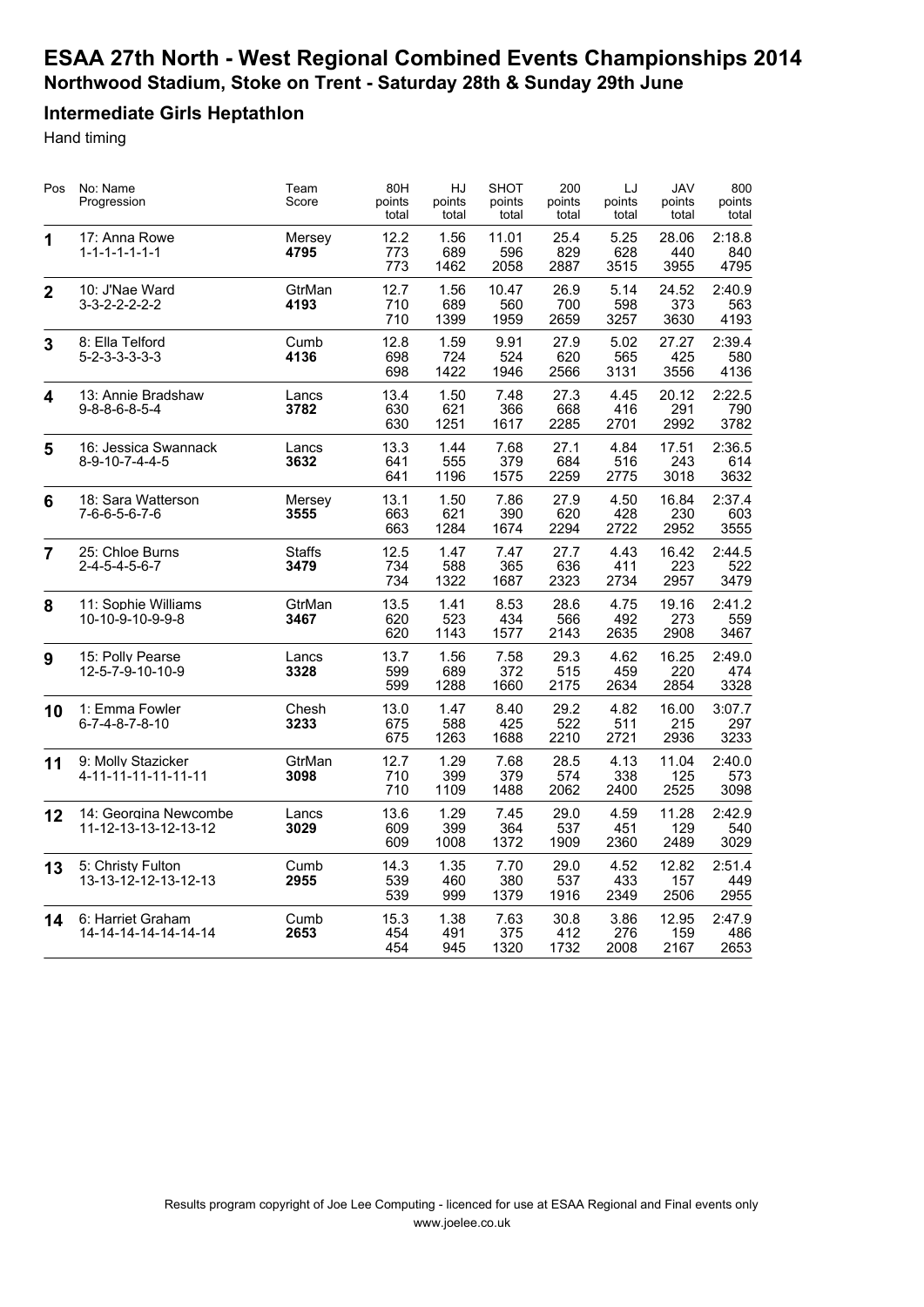## **Intermediate Girls Heptathlon**

Hand timing

| Pos | No: Name<br>Progression                          | Team<br>Score | 80H<br>points<br>total | HJ<br>points<br>total | SHOT<br>points<br>total | 200<br>points<br>total | LJ<br>points<br>total | <b>JAV</b><br>points<br>total | 800<br>points<br>total |
|-----|--------------------------------------------------|---------------|------------------------|-----------------------|-------------------------|------------------------|-----------------------|-------------------------------|------------------------|
| 15  | 7: Kerry Regan<br>15-16-16-15-15-15-15           | Cumb<br>2623  | 16.2<br>384<br>384     | 1.29<br>399<br>783    | 6.91<br>329<br>1112     | 29.8<br>479<br>1591    | 4.28<br>374<br>1965   | 14.99<br>196<br>2161          | 2:50.2<br>462<br>2623  |
| -   | 2: Martyna Koziol<br>$16 - 15 - 15 - 16 - \dots$ | Chesh<br>0    | 16.5<br>362<br>362     | 1.35<br>460<br>822    | 7.40<br>361<br>1183     | 32.5<br>308<br>1491    | DNS<br>1491           | DNS<br>1491                   | <b>DNS</b><br>1491     |

#### **Intermediate Girls Heptathlon Team Result**

| $\ddagger$ : | 10758 pts | GtrMan |
|--------------|-----------|--------|
| 2:           | 10742 pts | Lancs  |
| 3:           | 9744 pts  | Cumb   |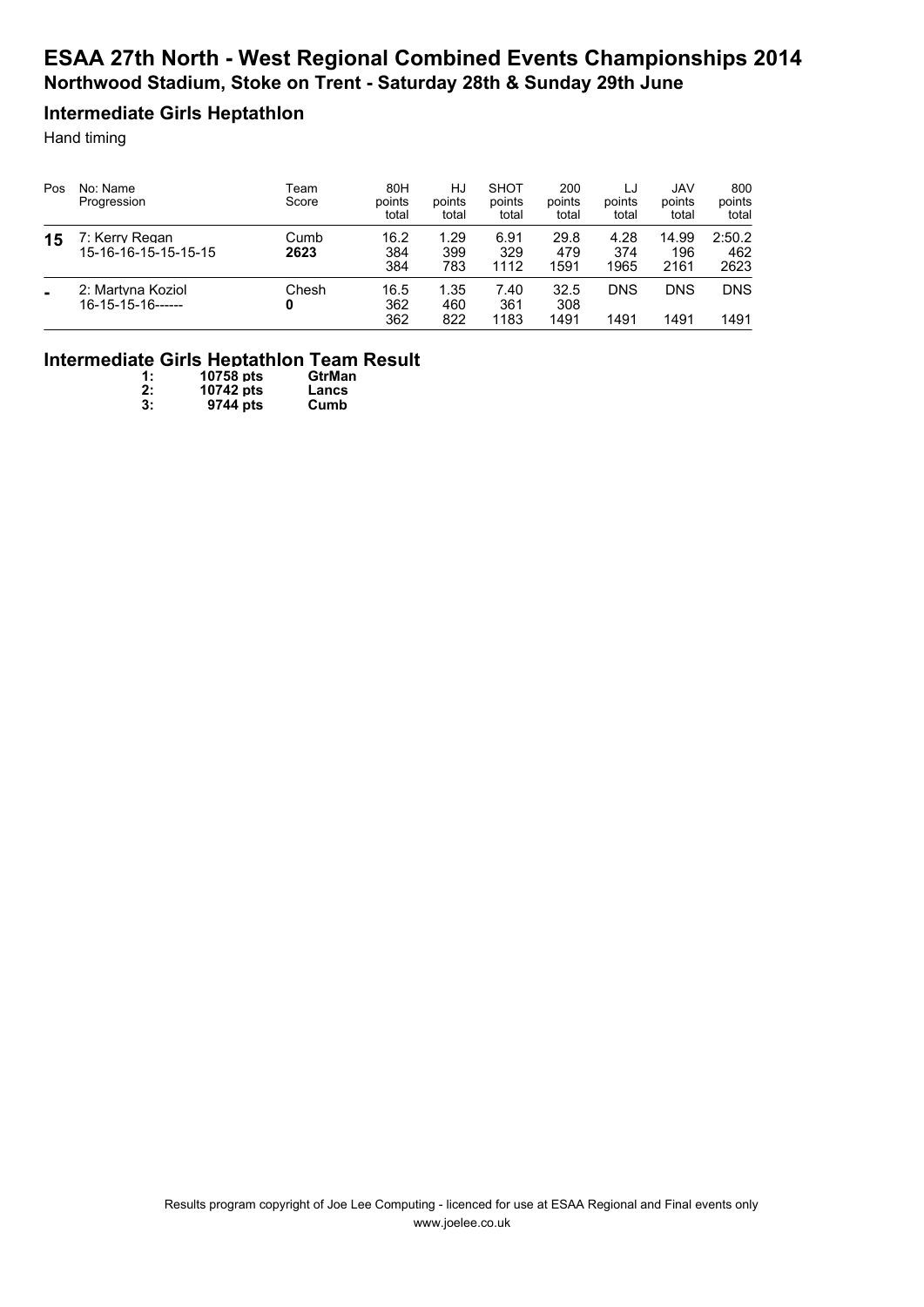### **Junior Boys Pentathlon**

| Pos            | No: Name<br>Progression                      | Team<br>Score         | 80H<br>points<br>total | <b>SHOT</b><br>points<br>total | LJ<br>points<br>total | HJ<br>points<br>total | 800<br>points<br>total |
|----------------|----------------------------------------------|-----------------------|------------------------|--------------------------------|-----------------------|-----------------------|------------------------|
| 1              | 17: Josh Hewett<br>$2 - 1 - 1 - 1 - 1$       | Mersey<br>2784        | 12.1<br>670<br>670     | 11.24<br>560<br>1230           | 5.84<br>552<br>1782   | 1.74<br>577<br>2359   | 2:21.9<br>425<br>2784  |
| $\overline{2}$ | 25: Seamus Derbyshire<br>$1 - 3 - 2 - 2 - 2$ | <b>Staffs</b><br>2565 | 11.7<br>713<br>713     | 8.30<br>384<br>1097            | 5.72<br>527<br>1624   | 1.62<br>480<br>2104   | 2:19.3<br>461<br>2565  |
| 3              | 18: Christopher Lamb<br>7-4-4-3-3            | Mersey<br>2393        | 13.7<br>511<br>511     | 10.59<br>521<br>1032           | 5.54<br>490<br>1522   | 1.62<br>480<br>2002   | 2:24.5<br>391<br>2393  |
| 4              | 14: Connor Finlayson<br>13-9-6-6-4           | Lancs<br>2304         | 14.2<br>465<br>465     | 8.82<br>415<br>880             | 4.91<br>365<br>1245   | 1.56<br>434<br>1679   | 2:08.5<br>625<br>2304  |
| 5              | 15: Cameron Massey<br>$3 - 2 - 5 - 5 - 5$    | Lancs<br>2295         | 12.8<br>598<br>598     | 10.34<br>506<br>1104           | 5.14<br>409<br>1513   | 1.47<br>367<br>1880   | 2:22.7<br>415<br>2295  |
| 6              | 5: Luke Bowen<br>14-11-9-8-6                 | Cumb<br>2126          | 14.6<br>430<br>430     | 8.58<br>401<br>831             | 4.89<br>361<br>1192   | 1.50<br>389<br>1581   | 2:13.6<br>545<br>2126  |
| 7              | 7: Scott Evans<br>$9 - 13 - 12 - 13 - 7$     | Cumb<br>1982          | 13.7<br>511<br>511     | 6.26<br>264<br>775             | 4.59<br>306<br>1081   | 1.47<br>367<br>1448   | 2:14.3<br>534<br>1982  |
| 8              | 16: Nicholas Massey<br>$6 - 8 - 11 - 12 - 8$ | Lancs<br>1833         | 13.6<br>521<br>521     | 7.89<br>360<br>881             | 4.39<br>271<br>1152   | 1.38<br>303<br>1455   | 2:25.5<br>378<br>1833  |
| 9              | 2: Lewis Palin<br>4-10-8-11-9                | Chesh<br>1812         | 12.9<br>588<br>588     | 5.99<br>248<br>836             | 4.96<br>375<br>1211   | 1.41<br>324<br>1535   | 2:33.9<br>277<br>1812  |
| 10             | 6: Harry Davies<br>11-7-7-10-10              | Cumb<br>1750          | 14.0<br>483<br>483     | 9.19<br>437<br>920             | 4.69<br>324<br>1244   | 1.38<br>303<br>1547   | 2:41.0<br>203<br>1750  |
| 11             | 4: Cameron Stewart<br>12-14-14-9-11          | Chesh<br>1657         | 14.1<br>474<br>474     | 6.24<br>263<br>737             | 4.61<br>310<br>1047   | 1.65<br>504<br>1551   | 2:52.6<br>106<br>1657  |
| 12             | 8: Brandon McFarlane<br>5-12-10-7-12         | Cumb<br>1622          | 13.5<br>530<br>530     | 6.03<br>251<br>781             | 5.13<br>407<br>1188   | 1.56<br>434<br>1622   | DQ<br>1622             |
| 13             | 3: Franklyn Roe<br>10-6-13-16-13             | Chesh<br>1373         | 13.8<br>502<br>502     | 9.20<br>438<br>940             | 3.57<br>140<br>1080   | <b>NHC</b><br>1080    | 2:32.5<br>293<br>1373  |
| 14             | 1: Oscar Johnson<br>16-16-16-15-14           | Chesh<br>1362         | 16.5<br>281<br>281     | 6.33<br>268<br>549             | 4.38<br>269<br>818    | 1.56<br>434<br>1252   | 2:52.0<br>110<br>1362  |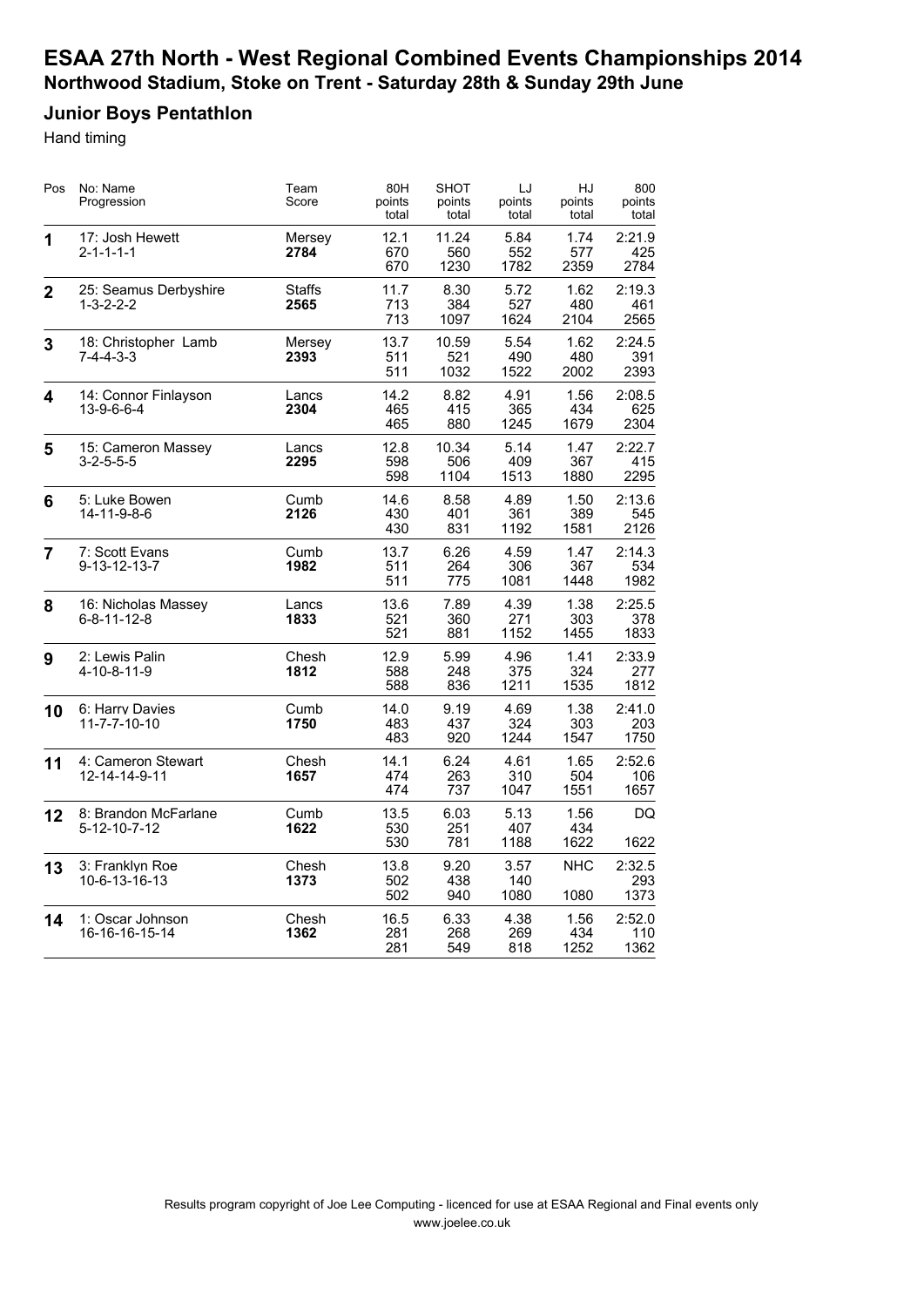### **Junior Boys Pentathlon**

Hand timing

| Pos | No: Name<br>Progression                  | Team<br>Score      | 80H<br>points<br>total | SHOT<br>points<br>total | LJ<br>points<br>total | HJ<br>points<br>total | 800<br>points<br>total |
|-----|------------------------------------------|--------------------|------------------------|-------------------------|-----------------------|-----------------------|------------------------|
| 15  | 13: Gregan Baker<br>17-17-17-17-15       | Lancs<br>1312      | 17.7<br>201<br>201     | 7.18<br>318<br>519      | 4.19<br>237<br>756    | 1.35<br>283<br>1039   | 2:34.3<br>273<br>1312  |
|     | 27: Cameron Steven<br>$8 - 5 - 3 - 4 -$  | <b>Staffs</b><br>0 | 13.7<br>511<br>511     | 9.89<br>479<br>990      | 6.07<br>602<br>1592   | 1.41<br>324<br>1916   | <b>DNS</b><br>1916     |
|     | 9: George Hurst<br>$15 - 15 - 15 - 14 -$ | GtrMan<br>0        | 15.7<br>340<br>340     | 6.06<br>252<br>592      | 4.94<br>371<br>963    | 1.41<br>324<br>1287   | <b>DNS</b><br>1287     |

#### **Junior Boys Pentathlon Team Result**

| $\ddagger$ : | 6432 pts | Lancs        |
|--------------|----------|--------------|
| 2:           | 5858 pts | Cumb         |
| 3:           | 4842 pts | <b>Chesh</b> |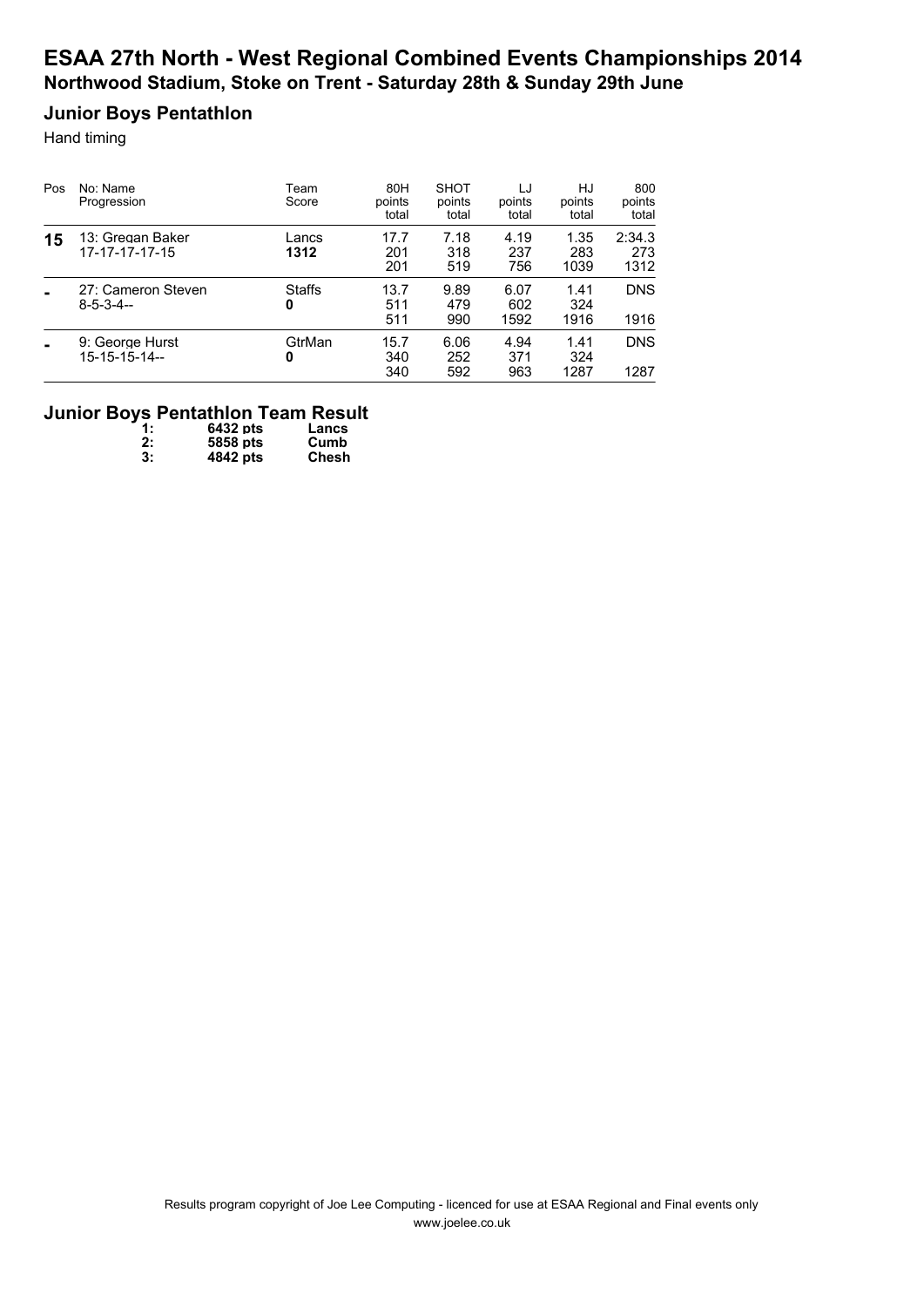### **Junior Girls Pentathlon**

| Pos            | No: Name<br>Progression                    | Team<br>Score         | 75H<br>points<br>total | <b>SHOT</b><br>points<br>total | HJ<br>points<br>total | LJ<br>points<br>total | 800<br>points<br>total |
|----------------|--------------------------------------------|-----------------------|------------------------|--------------------------------|-----------------------|-----------------------|------------------------|
| 1              | 10: Grace Bower<br>$2 - 4 - 3 - 3 - 1$     | GtrMan<br>3128        | 11.8<br>698<br>698     | 9.01<br>465<br>1163            | 1.56<br>689<br>1852   | 5.03<br>567<br>2419   | 2:28.7<br>709<br>3128  |
| $\overline{2}$ | 12: Megan McHugh<br>$1 - 1 - 2 - 2 - 2$    | GtrMan<br>3096        | 11.7<br>710<br>710     | 10.30<br>549<br>1259           | 1.56<br>689<br>1948   | 4.95<br>546<br>2494   | 2:37.5<br>602<br>3096  |
| 3              | 18: Elizabeth Henshall<br>7-13-6-5-3       | Mersey<br>2633        | 12.5<br>620<br>620     | 6.18<br>283<br>903             | 1.50<br>621<br>1524   | 4.86<br>522<br>2046   | 2:38.8<br>587<br>2633  |
| 4              | 2: Ellie Jackson<br>$3 - 3 - 4 - 4 - 4$    | Chesh<br>2601         | 11.8<br>698<br>698     | 9.28<br>482<br>1180            | 1.35<br>460<br>1640   | 4.81<br>508<br>2148   | 2:51.0<br>453<br>2601  |
| 5              | 27: Charlotte Jones<br>$4 - 2 - 1 - 1 - 5$ | <b>Staffs</b><br>2597 | 11.9<br>686<br>686     | 10.09<br>535<br>1221           | 1.62<br>759<br>1980   | 5.21<br>617<br>2597   | <b>DNF</b><br>2597     |
| 6              | 16: Katie Shingler<br>10-9-5-6-6           | Lancs<br>2552         | 12.6<br>609<br>609     | 7.40<br>361<br>970             | 1.47<br>588<br>1558   | 4.51<br>431<br>1989   | 2:40.9<br>563<br>2552  |
| 7              | 22: Beth Loveday<br>$5 - 8 - 7 - 7 - 7$    | Shrops<br>2516        | 11.9<br>686<br>686     | 6.46<br>301<br>987             | 1.38<br>491<br>1478   | 4.80<br>506<br>1984   | 2:43.6<br>532<br>2516  |
| 8              | 5: Megan Busby<br>$9 - 14 - 18 - 9 - 8$    | Cumb<br>2409          | 12.5<br>620<br>620     | 6.19<br>283<br>903             | 1.32<br>429<br>1332   | 4.83<br>514<br>1846   | 2:40.9<br>563<br>2409  |
| 9              | 17: Abigail Darby<br>8-18-19-15-9          | Mersey<br>2406        | 12.5<br>620<br>620     | 4.92<br>203<br>823             | 1.38<br>491<br>1314   | 4.49<br>426<br>1740   | 2:32.2<br>666<br>2406  |
| 10             | 1: Hannah Hateley<br>18-17-9-8-10          | Chesh<br>2323         | 13.2<br>549<br>549     | 6.13<br>280<br>829             | 1.47<br>588<br>1417   | 4.63<br>461<br>1878   | 2:51.8<br>445<br>2323  |
| 11             | 8: Amv Wood<br>21-21-20-12-11              | Cumb<br>2311          | 14.0<br>480<br>480     | 6.55<br>306<br>786             | 1.41<br>523<br>1309   | 4.66<br>469<br>1778   | 2:43.5<br>533<br>2311  |
| 12             | 6: Georgia Cooper<br>17-11-16-17-12        | Cumb<br>2303          | 13.2<br>549<br>549     | 7.69<br>379<br>928             | 1.32<br>429<br>1357   | 4.21<br>357<br>1714   | 2:38.6<br>589<br>2303  |
| 13             | 3: Hannah Shaw<br>15-15-8-14-13            | Chesh<br>2254         | 13.1<br>558<br>558     | 7.01<br>336<br>894             | 1.41<br>523<br>1417   | 4.15<br>343<br>1760   | 2:47.1<br>494<br>2254  |
| 14             | 13: Evie Barclay<br>12-5-12-19-14          | Lancs<br>2244         | 12.7<br>599<br>599     | 8.87<br>456<br>1055            | 1.23<br>340<br>1395   | 3.93<br>292<br>1687   | 2:41.4<br>557<br>2244  |